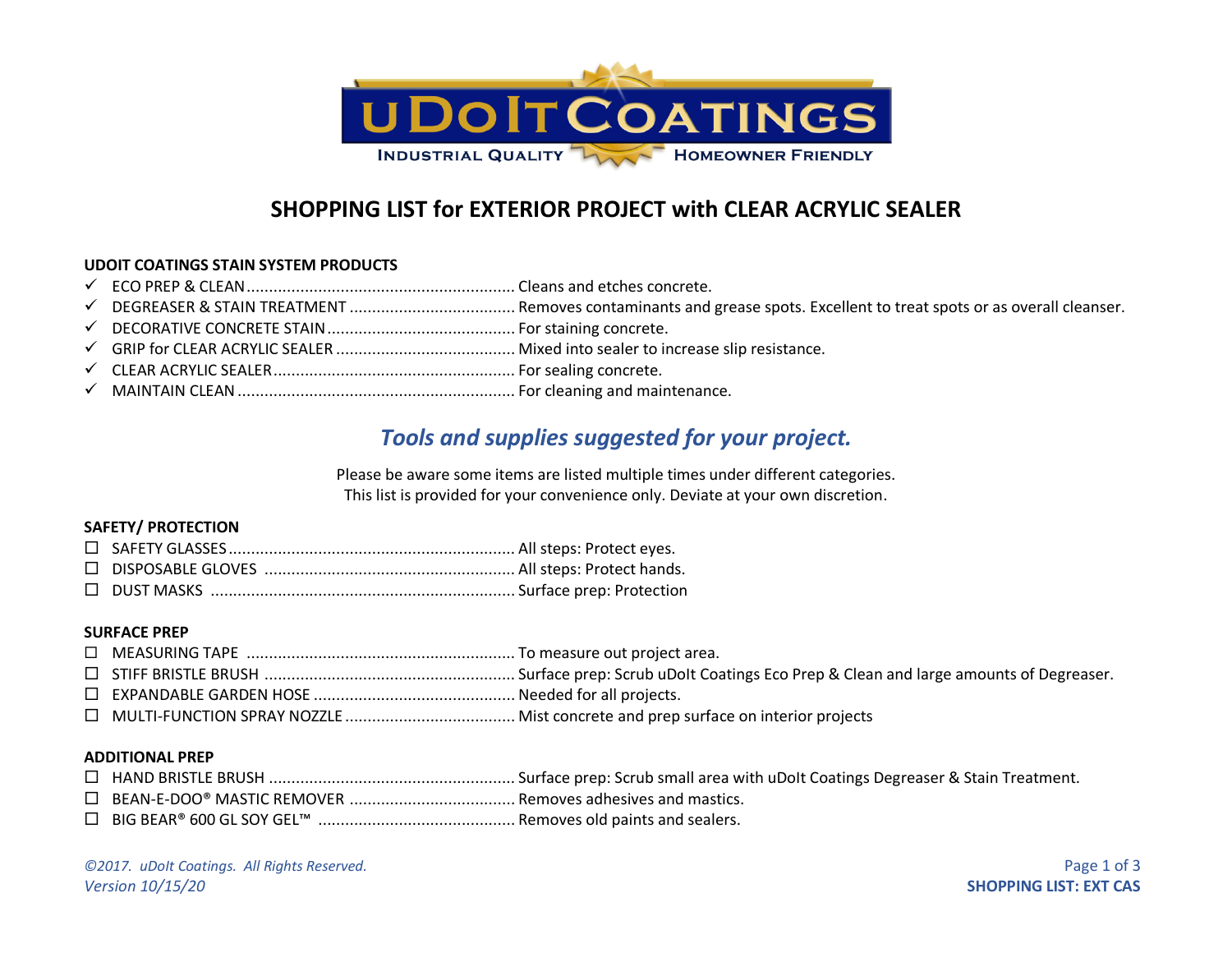

 SAFETY SCRAPER W/BLADES ............................................. To scrape a small amount of glue or contaminants. HEAVY DUTY SCRAPER ...................................................... Surface prep: Scrape large amount of mastic or carpet glue.

## **MASKING ITEMS & TAPES**

| □ LARGE ROLL DURABLE PLASTIC (2 mils)  Masking for exteriors and garages. |  |
|---------------------------------------------------------------------------|--|
|                                                                           |  |
|                                                                           |  |

## **CONTAINERS**

#### **APPLICATORS**

## **TOOLS**

EXTENSION CORD ............................................................. For wet/dry vacuum, leaf blower and pressure washer.